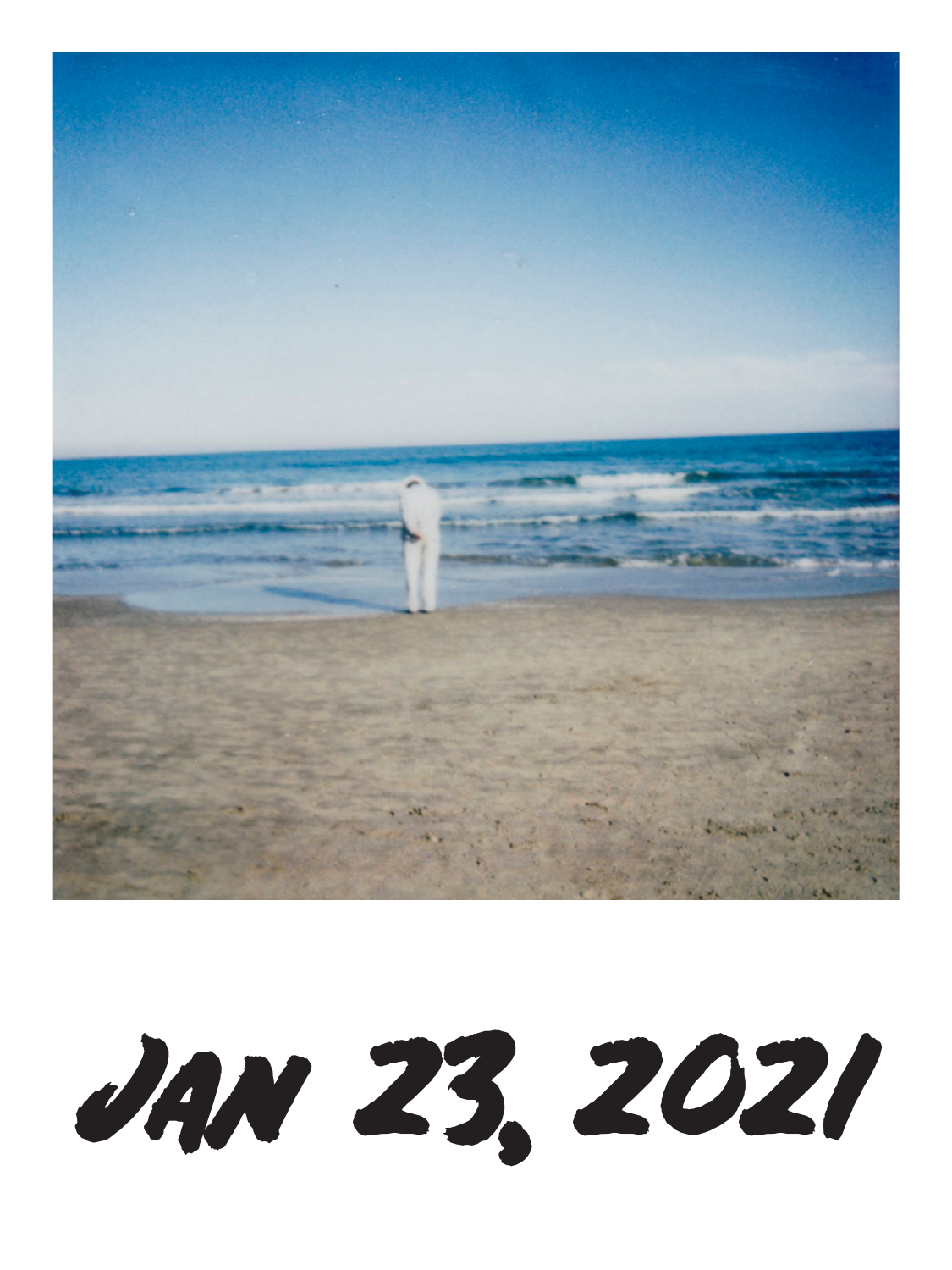**Selah**

## *Olaitan Humble*

What if the heaven we seek is not above but beneath our feet? *Selah*.

We stare into the nothingness of the skies. *Selah*. Hoping to see a hand extended

from the far reach of the kernels of the heavens. *Selah*. With a feeling

of emptiness in the pit of our stomach. *Selah*. We prefer to suffer the pain

 of a thousand deaths. *Selah*. While our inner sins portend innocence.

*Art: "Winter by the Sea" by Gabriela De Paz*